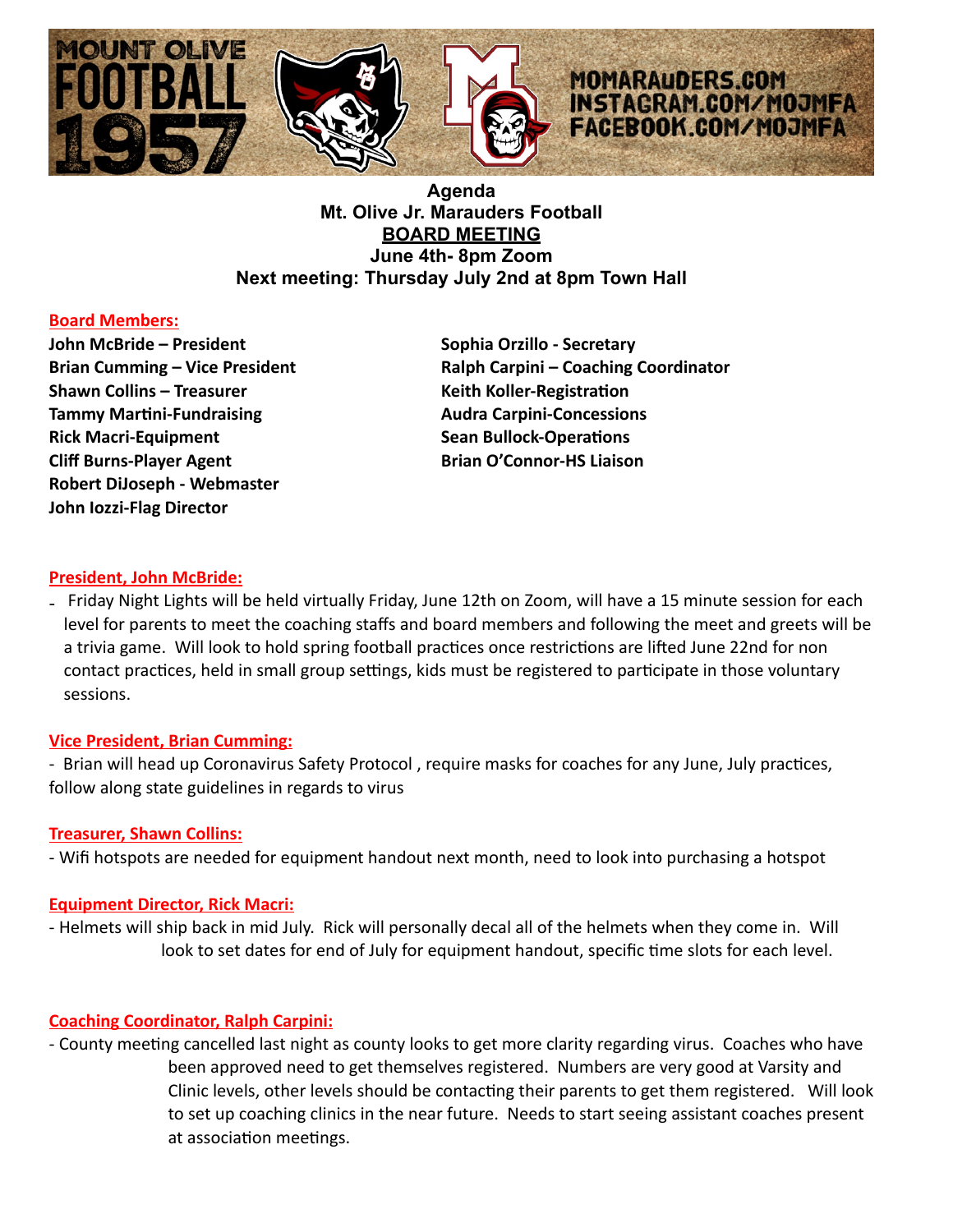### **Fundraising Director, Tammy Martini:**

- Set up fundraising meeting for Monday, June 8 at 6:30 pm at Turkey Brook game field.

### **HS Liaison, Brian O'Connor**

- Face shields may be mandatory this season, we should look into this possibility. As a program we should consider purchasing a Hudl account. Update from town on turf, town council approved the turf, but due to the pandemic the budget is frozen and may be unable to get funds for field until next year, but still a chance they can get it in this year depending on fall out.

#### **Registration Director, Keith Koller:**

- 126 players registered, 47 coaches registered. Lawn signs were designed and customizations on signs must be submitted by June 15th. Need to get number of new speed flex helmets to Rick.

#### **Flag Director: Jon Iozzi**

- Currently has 4 head coaches and will reach out to parents from last year who haven't yet registered their kids yet.

### **Concessions, Audra Carpini:**

-nothing to report

**Player Agent, Cliff Burns:** 

- Working on getting numbers up for Pre Clinic team

#### **Operations, Sean Bullock:**

- Formulating plan for field painting coverage. Will place a half order of paint.

# **Committees/Task Owners Needed for 2020**

-Fundraising Committee (Tammy to head, Ralph, Kim and Elyse Scibetta 973-713-5733 can are happy to help) -Concessions Stand Committee (Audra to head, Elyse can assist)

# **Follow up Notes:**

• Assistant coaches need to start attending meetings

# **Old Business:**

None

#### **New Business:**

None